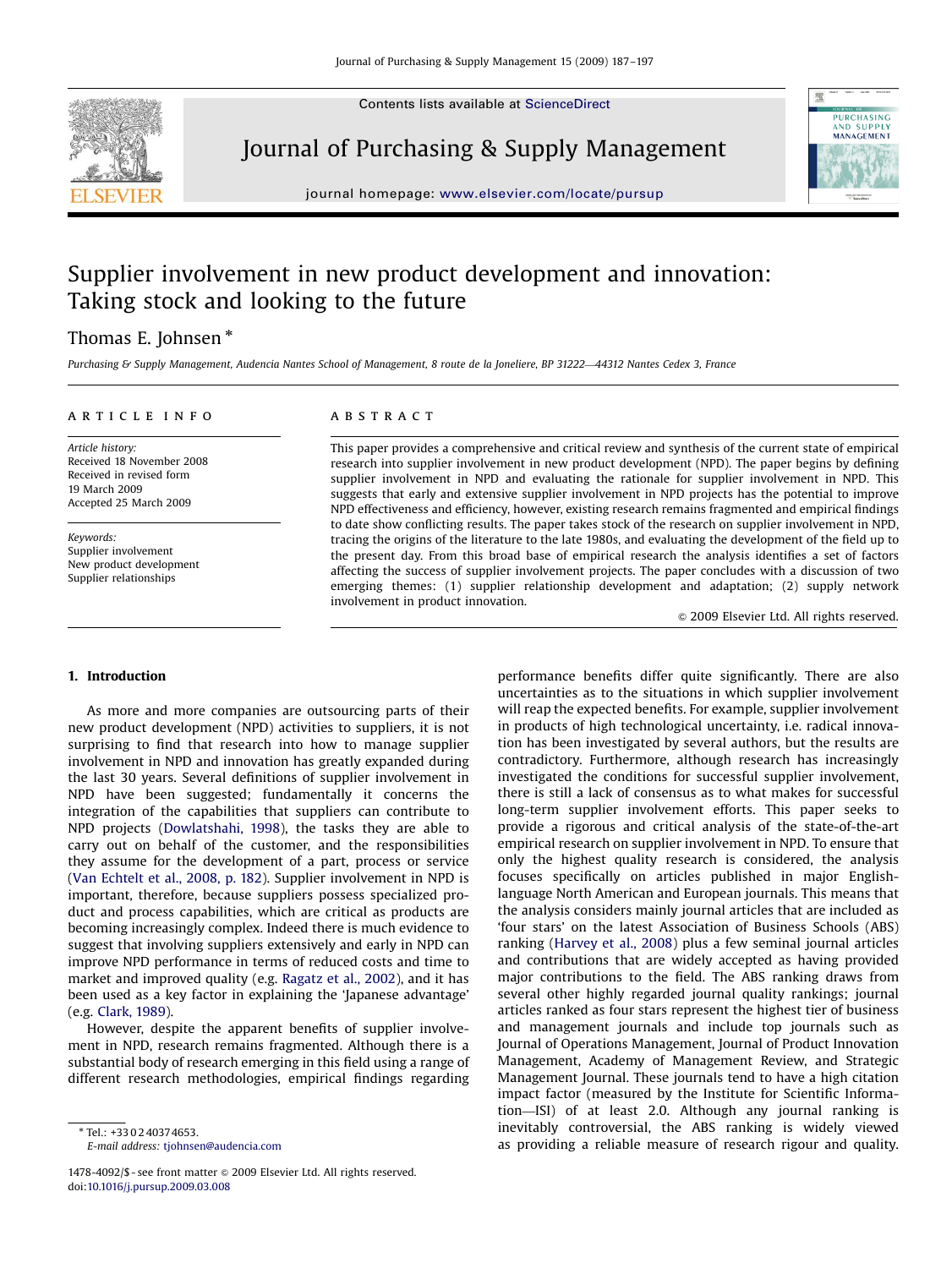The implications of focusing on these particular journals are discussed at the end of the paper.

#### 2. Empirical research into supplier involvement in NPD

This section of the paper provides a chronological review of the literature on supplier involvement in NPD. The first empirical research to focus on the role of suppliers in NPD can be traced to a few internationally influential studies in the 1980s. As this section will show, the field has developed significantly since then, having become much more sophisticated in terms of research methods as well as industrial and regional context. The analysis of the literature in this section is therefore designed around a set of tables, which helps to structure the analysis, divided into the 1980s, the early 1990s, the late 1990s, early 2000, and the latest research since 2005. As the tables show, a large set of high-quality contributions to the field have been analyzed, drawing out the methods employed, the context in terms of industry and region, the focus and objectives of the studies, the underpinning theory, any performance measures applied (if at all), the key results and contributions of the studies, and finally the nature of the publication including the journal acronym.

#### 2.1. Early beginnings: 1980s

The first research that focused specifically on supplier involvement in NPD was the study by [Imai et al. \(1985\)](#page--1-0) and [Takeuchi and Nonaka \(1986\).](#page--1-0) As shown in Table 1 these two early contributions to the field were based on the same set of seven indepth case studies within five major Japanese companies. Describing the commitment of dedicated supplier networks to so-called 'lead manufacturers', the authors explained the superior performance of the Japanese companies by their extensive supplier involvement in NPD projects. The later 'Harvard automotive study' by [Clark \(1989\)](#page--1-0) and [Clark and Fujimoto](#page--1-0) [\(1991\)](#page--1-0) further explored the role of supplier involvement in

explaining major performance gaps between Japanese and Western auto companies, in terms of reduced time to market, improved quality and productivity. Their research provided an extensive account of the use of black-box and detail-controlled (white box) parts, coupled with cross-functional teams, overlapping development stages and other internal development factors. [Womack et al. \(1990\)](#page--1-0) capitalized on and consolidated the work by [Clark \(1989\)](#page--1-0) and [Clark and Fujimoto \(1991\)](#page--1-0) in the International Motor Vehicle Programme (IMVP). They labeled the Japanese (especially Toyota's) system as 'lean' and reached a much wider non-academic audience with their book 'The Machine that Changed the World'. Overall, these empirical studies demonstrated in a convincing manner a significant performance gap between Japanese and Western manufacturers in terms of new product quality, cost and time to market; supplier involvement in NPD was highlighted as a key explanatory factor.

It should be noted that the early studies were generally driven by empirical data from the automotive industry. The studies provided extensive benchmarks that have since been used not only across the global automotive industry, but also filtering into a range of other sectors. Inevitably these early studies have to be understood in their specific industrial, cultural and temporal context; the studies have provided much inspiration for improvement outside this original context, but much of the research that followed nevertheless continued to focus heavily on the automotive industry.

#### 2.2. Expanding the field: the early 1990s

A series of publications in the early 1990s elaborated on the findings from the automotive industry ([Cusomano and Takeishi,](#page--1-0) [1991](#page--1-0); [Lamming, 1993;](#page--1-0) [Nishiguchi, 1994;](#page--1-0) [Kamath and Liker, 1994\)](#page--1-0), further analyzing the performance gap between Japanese and Western manufacturers; in these landmark studies supplier involvement was seen as a key explanatory factor in superior Japanese NPD performance. As [Table 2](#page--1-0) indicates the research was still at that point heavily focused on comparative studies of the

#### Table 1

Early supplier involvement research: 1980s automotive studies.

| Study                                                                | Method                                                                                            | Context                                                  | Focus                                                                                                                                                                                        | Theory                                      | Performance<br>measure                                  | Key results and<br>contributions                                                                                                                                                                                                                                                                                         | Journal/<br>discipline                                          |
|----------------------------------------------------------------------|---------------------------------------------------------------------------------------------------|----------------------------------------------------------|----------------------------------------------------------------------------------------------------------------------------------------------------------------------------------------------|---------------------------------------------|---------------------------------------------------------|--------------------------------------------------------------------------------------------------------------------------------------------------------------------------------------------------------------------------------------------------------------------------------------------------------------------------|-----------------------------------------------------------------|
| Imai et al. (1985).<br>Takeuchi and<br>Nonaka (1986)                 | Case studies of<br>7 NPD projects                                                                 | 5 Japanese<br>companies,<br>cross-industry               | Explores entire supplier<br>networks committed to a<br>lead manufacturers                                                                                                                    | Limited:<br>very<br>empirically<br>grounded | Speed;<br>flexibility and<br>high rate of<br>innovation | Supplier involvement<br>partly explains superior<br>performance of Japanese<br>companies. Importance of<br>resident design engineers                                                                                                                                                                                     | Book, HBR                                                       |
| Harvard Auto Study:<br>Clark and<br>Fujimoto (1991),<br>Clark (1989) | Comparative<br>case studies of<br>29 NPD<br>projects<br>within 20 auto<br>companies               | 20 firms in<br>auto industry:<br>US, Japan and<br>Europe | Typology of supplier<br>involvement: supplier<br>proprietary parts, black<br>box and detail-controlled<br>parts. Cross-functional<br>teams, overlapping stages<br>and other internal factors | Limited:<br>very<br>empirically<br>grounded | Speed;<br>quality;<br>productivity                      | Performance gap between<br>Japanese and US<br>manufacturers. Higher<br>Japanese reliance on<br>suppliers for NPD and<br>higher proportion of<br>black-box parts. Supplier<br>involvement accounts for<br>1/3 of significant Japanese<br>advantage, i.e. reduced<br>time to market, improved<br>quality and productivity. | Book:<br>Operations<br>Management<br>&<br>Management<br>Science |
| <b>IMVP</b> study<br>Womack et al.<br>(1990)                         | Harvard study<br>and<br>consolidated<br>data: US,<br>Japanese and<br>European auto<br>comparisons | Same as<br>Harvard study                                 | Coordination and<br>delegation of design and<br>development of modules<br>to 1st tier suppliers, in<br>turn cascading throughout<br>supplier network                                         | Limited:<br>very<br>empirically<br>grounded | Mainly speed,<br>quality,<br>productivity               | Success factors: contract/<br>ground rules to ensure<br>commitment; price,<br>quality, and delivery<br>conditions, proprietary<br>rights; mutual<br>relationships; risk and<br>reward sharing<br>arrangements                                                                                                            | Book-<br>Operations<br>Management                               |